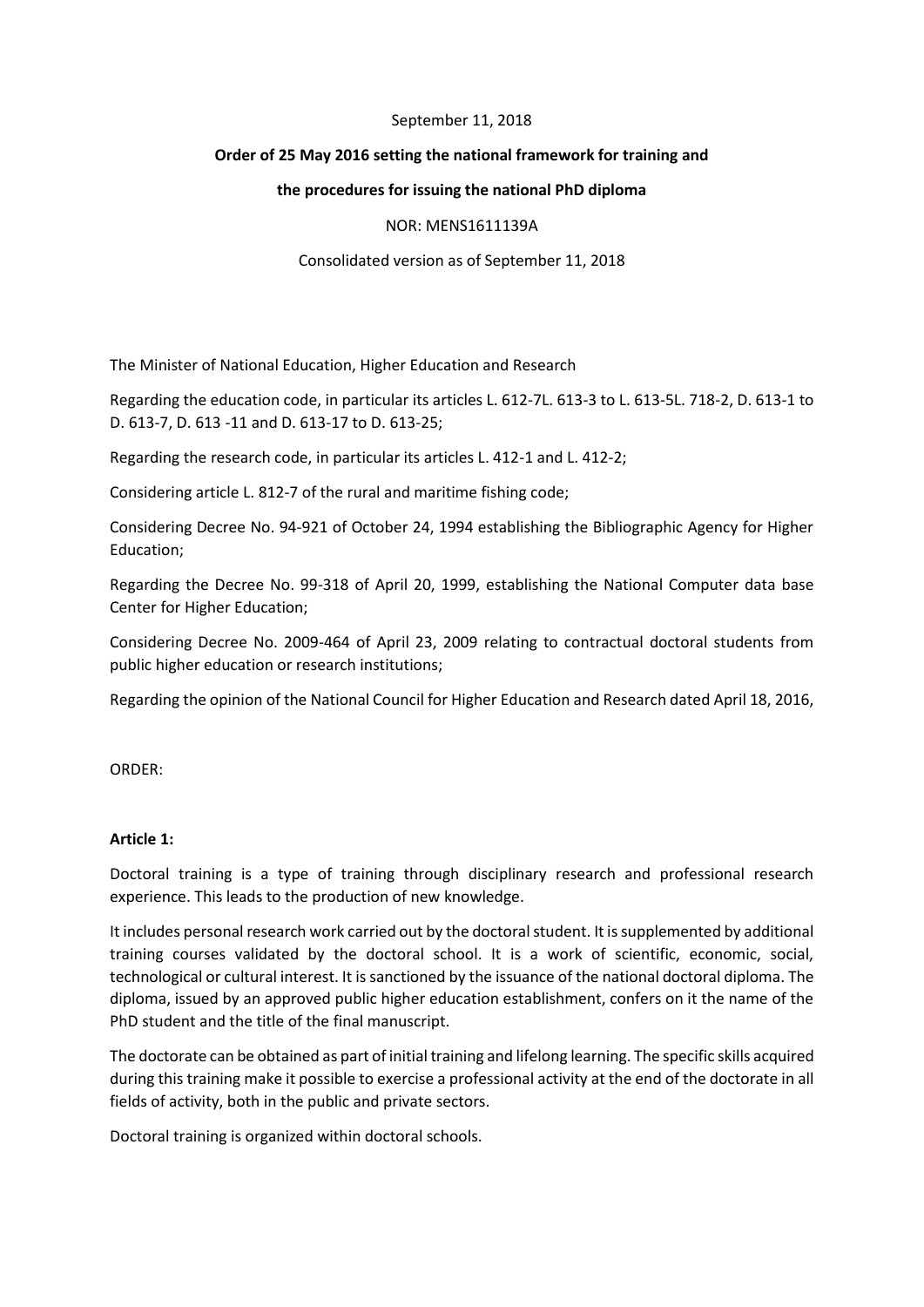As part of the implementation of the site's scientific policy, a doctoral school can be created in order to organize doctoral policy at this level, to contribute to its visibility and pooling the activities of doctoral schools. In this case, one or more missions of the doctoral schools, as defined in article 3 of this decree, after agreement of each doctoral school, are transferred to the doctoral college to which these doctoral schools are associated. The modalities of operation of the latter are set by the establishments to which the doctoral schools, members of this college, belong.

When the research work is carried out by the PhD student within the framework of a laboratory or a research team attached to the doctoral school in which he is registered and, for the complementary part, in an organization of the socio-economic world or cultural, not involved in the doctoral school, the conditions for alternating periods of work and those of research are subject of an agreement.

This agreement provides for training, material and educational support and certification procedures, in compliance with the quality requirements required by this order. It is signed by the PhD student, the president or the director of the institution where the doctoral student is registered, and the manager of the company or organization partner of the work-study program.

## **Title I: DOCTORAL SCHOOLS**

### **Chapter I: Principles**

### **Article 2**

Under the responsibility of approved institutions, doctoral colleges or doctoral schools organize training courses for PhD students and prepare them for their professional careers at the end of the doctoral training. They gather research units and teams from one or more establishments.

A research team is attached to a single doctoral school. However, exceptionally, a research team belonging to a doctoral school may be attached to several doctoral schools.

The perimeter of doctoral schools considers the extent of the groupings provided for in Article L. 718- 2 of the Education Code. A doctoral school can appropriate or associate research units or teams from institutions that do not belong to the group, after consultation with the academic council of the community of universities or institutions, or grouping member establishments.

#### **Article 3**

Doctoral schools:

1 ° Implement an admission policy for PhD students, based on explicit and public criteria, inform students of the access conditions, skills required, funding likely to be obtained, nature, quality and rate of professional activity after obtaining a PhD degree. They participate in the funding of research, offer its allocation in order to allow PhD students to prepare and defend their thesis in the best possible conditions;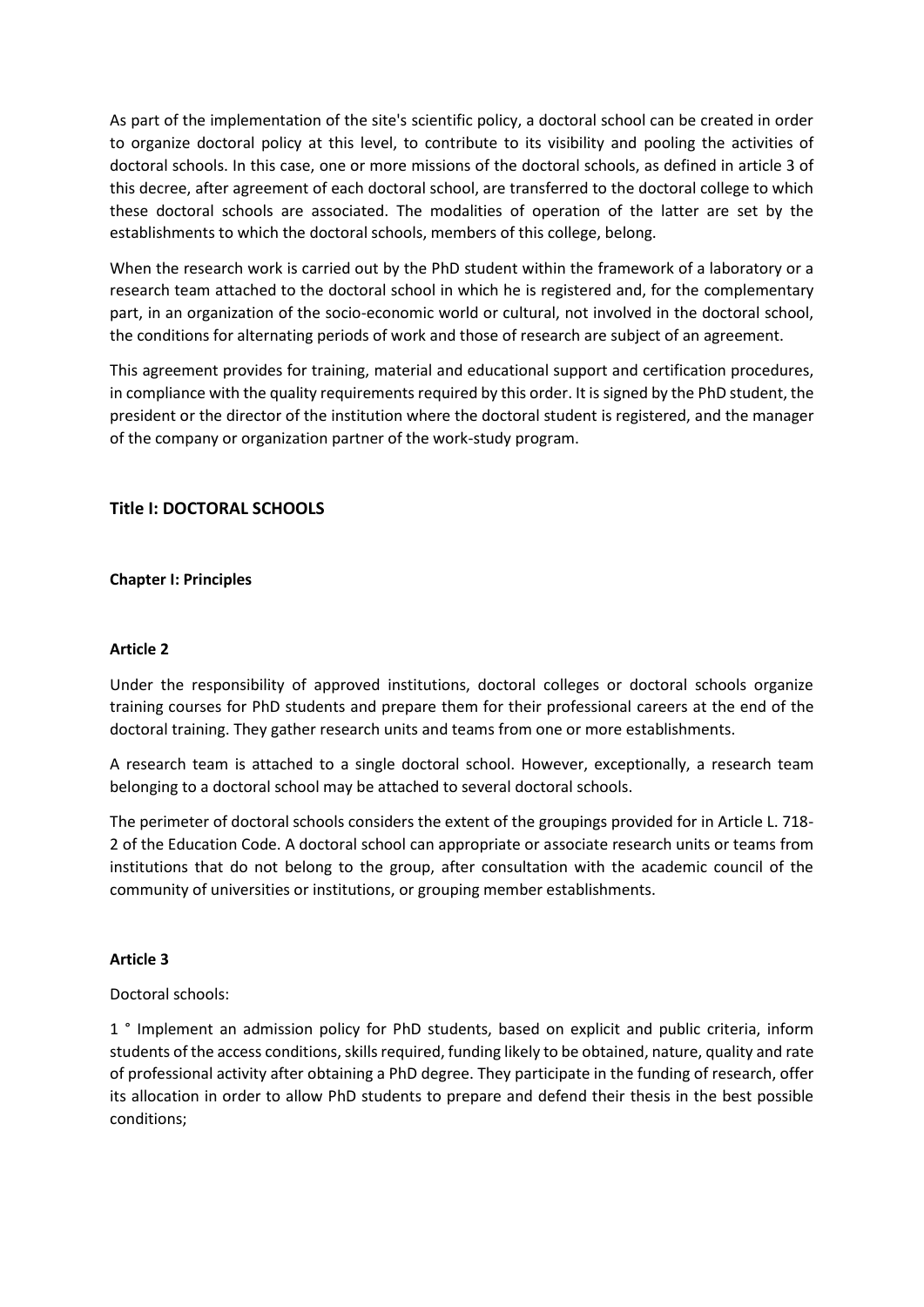2 ° Organize scientific exchanges between PhD students and with the scientific community; offer PhD students training activities promoting interdisciplinarity and the acquisition of a broader scientific culture including knowledge of the international research framework;

3 ° Ensure that each PhD student receives a training course in research ethics and scientific integrity;

4 ° Ensure a quality approach to training, in particular by setting up individual monitoring committees for each PhD student and by offering specific training or support to the doctoral student's supervisors;

5 ° Define and implement support mechanisms for the pursuit of professional careers after obtaining a PhD degree in the public and private sectors and organize, in conjunction with the services of the institutions concerned, the monitoring of professional career paths for PhD graduates;

6 ° Contribute to European and international openness, within the framework of cooperation actions carried out with higher education establishments or foreign research centers;

7 ° Formulate an opinion on requests for the attachment of research units or teams.

## **Article 4**

Doctoral schools put in place specific mechanisms to organize an evaluation of the courses and training activities that they offer, in particular by means of regular surveys for PhD students. This evaluation is organized in accordance with the provisions of the persons in concern.

As part of the course's continuous improvement process, the results of the evaluations are the subject of presentations and debates within the doctoral school council. They are sent to the research committee of the academic council or to the body that replaces it.

## **Article 5**

The accreditation decree of a public higher education establishment authorizes to deliver the diploma to the PhD graduate in the specialties concerned, alone or jointly. This same decree mentions, after periodic evaluation of each doctoral school, carried out or validated by the High Council for the evaluation of research and higher education, the list of doctoral schools authorized to welcome PhD students for their doctoral training, as well as for the discipline field (s) concerned.

Higher education establishments, public training or research organizations and research foundations can participate in a doctoral school by hosting PhD students from this school in research units or teams recognized at the end of their studies. An evaluation carried out by the High Council for the Evaluation of Research and Higher Education or by other bodies which validate the procedures. This participation is subject to the approval of the research committee of the academic council of the institution to which the doctoral school is attached or of the procedure in progress, after consultation of the doctoral school council and on the proposal of its director.

The accreditation request requires, if applicable, the terms of cooperation between all public higher education and research institutions contributing to the doctoral school, as defined by one or more agreements, as well as the list of teams and research units belonging to this doctoral school.

In order to guarantee the widest possible knowledge of the doctoral training offer, a national directory of doctoral schools is updated annually by the ministers in charge of higher education and research.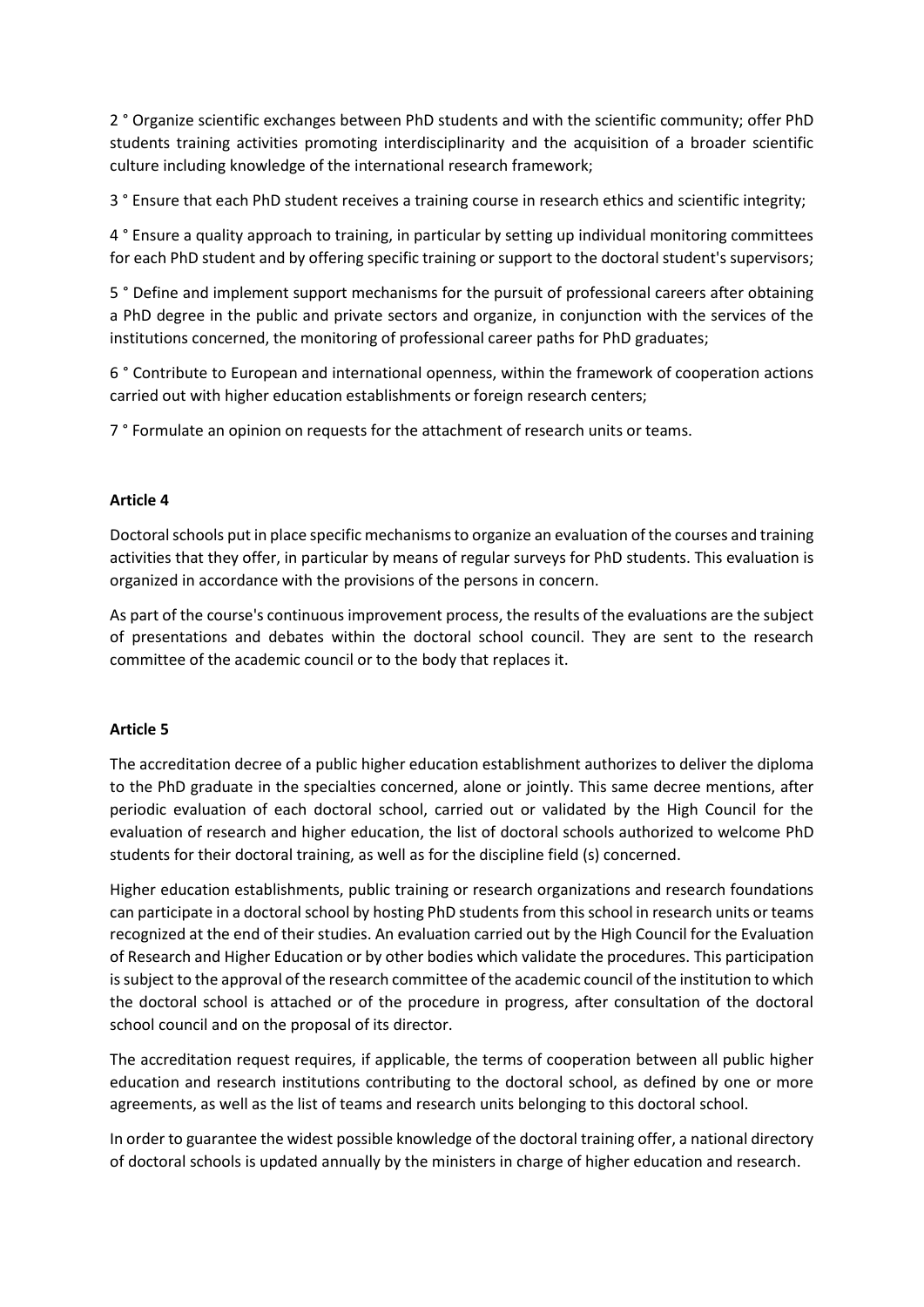### **Chapter II: Organization**

### **Article 6**

The doctoral school is headed by a director assisted by a council.

The director of the doctoral school is chosen from among its members authorized to supervise research, among professors and similar staff within the meaning of article 6 of decree n ° 92-70 of January 16, 1992 relating to the National Council of Universities and article 5 of decree n ° 87-31 of January 20, 1987 relating to the National Council of Universities of Medical, Dental and Pharmaceutical Disciplines, or among teachers of equivalent rank not coming under the Ministry in charge of Higher Education, or among staff of higher education institutions, public research organizations and research foundations, authorized to supervise research. He is appointed for the duration of the accreditation. His mandate can be renewed once.

When a doctoral school comes under a single establishment, the director of the doctoral school is appointed by the head of the establishment after consulting the research commission of the academic council, or the body that takes its place, and of the doctoral school council.

When a doctoral school comes under several establishments, the heads of the establishments jointly appoint the director under the conditions defined by the agreement which binds them, after consulting the research commissions of the academic councils, or the bodies which take their place, in the institutions concerned, and the doctoral school council.

#### **Article 7**

The director of the doctoral school implements the doctoral school's action program, and presents an annual activity report to the research commission of the academic council, or to the body which takes its place in the establishments concerned.

#### **Article 8**

Each head of a doctoral school proposes to the research committee of the academic council or to the body that replaces him the allocation of the institution's own funds that can be allocated to PhD students enrolled in the institution. Each year, the director of the doctoral school presents the list of doctoral scholarship holders to the doctoral school council and informs the research commission of the academic council, or of the body that replaces them, in the establishments concerned.

#### **Article 9**

• Modified by decree of July 1, 2016 - art. 1

The doctoral school council adopts the doctoral school's action program. It manages, through its deliberations, the affairs of the doctoral school.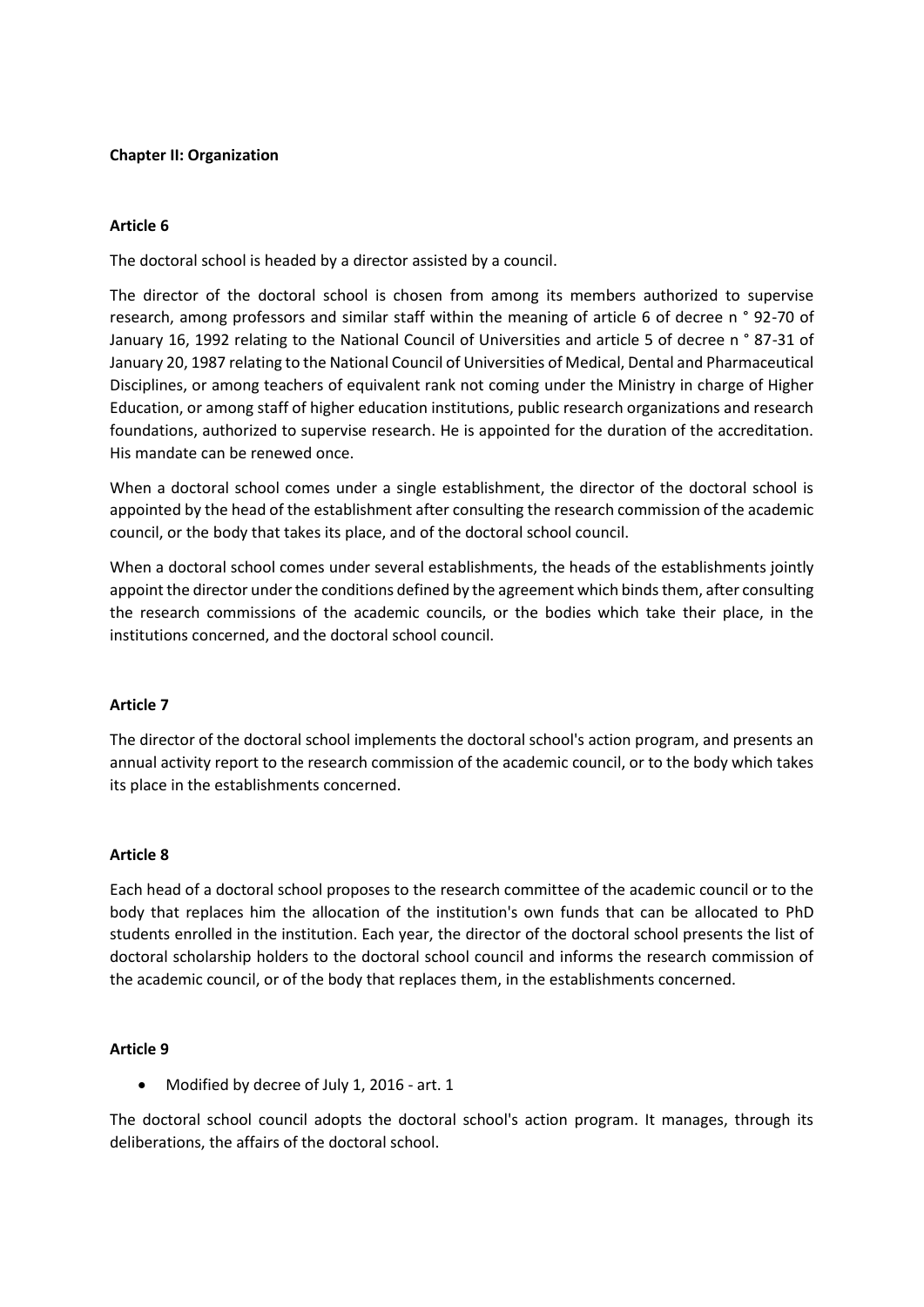The council is seated by twelve to twenty-six members. Sixty percent of its members are representatives of the institutions, units or research teams concerned, including at least two staff representatives or technicians in engineering and administration.

It is completed, contributing 20% of the total members of the council, shall be rounded if necessary to the lower unit, by PhD students elected among and by PhD students registered at the doctoral school; and for the rest, on the proposal of the members of the doctoral school council, by members outside the doctoral school chosen among qualified personalities, in the scientific and socio-economic fields concerned. Its composition must allow a balanced representation of women and men. The rules relating to the election and appointment of directors are defined in accordance with the procedures adopted by the board of directors of the establishment or establishments concerned by the accreditation.

# **Title II: DOCTORAT**

### **Article 10**

The doctorate is prepared in a doctoral school under the responsibility of accredited institutions, within a unit or a recognized research team following an assessment by the High Council for the Evaluation of Research and higher education or by other bodies whose procedures are similar to validation, and under the responsibility of a thesis director attached to the same doctoral school, or as part of a codirection as mentioned in article 16 of this decree.

The doctorate can be prepared within an emerged research unit or team, on a proposal from the institution or institutions concerned within the framework of their scientific policy, on the basis of an evaluation carried out for this purpose. The research team concerned is attached to a doctoral school, after consultation with the council of this school, on the proposal of the head of the establishment.

#### **Article 11**

Enrollment in the first year of PhD studies is pronounced by the head of the establishment on the proposal of the director of the doctoral school, after consultation with the thesis director and the director of the research unit on the quality of the project and the conditions for its implementation. It is worth admission to training provided by the doctoral school.

To be registered for a doctorate, the candidate must hold a national master's degree or another diploma similar to a master's degree, at the end of a higher education teaching program or professional experience establishing his aptitude for research.

If this qualification condition is not met, the head of the establishment may, by derogation and on a proposal from the doctoral school council, enroll for a PhD degree those who have completed studies at an equivalent level or who have validated the experience acquired for in article L. 613-5 of the education code. The list of beneficiaries of these measures is presented each year to the doctoral school council and to the research commission of the academic council, or to the body that takes their place in the institution concerned.

Registration is renewed at the beginning of each academic year by the head of the establishment, on the proposal of the director of the doctoral school, after consultation of the thesis's director and, from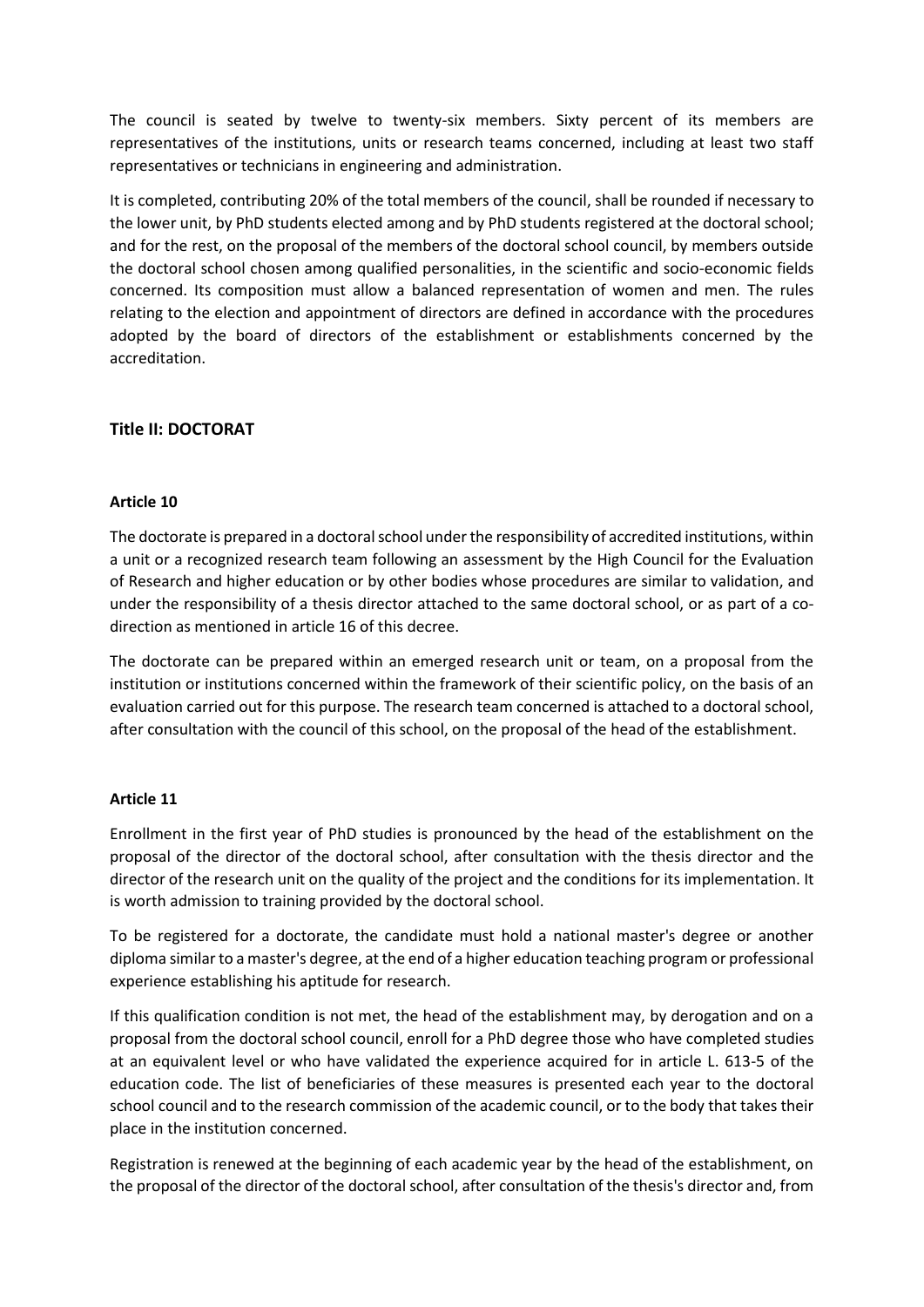the third registration, of the individual monitoring committee of the PhD student. In case of nonrenewal envisaged, after consulting the thesis director, the reasoned opinion is notified to the PhD student by the director of the doctoral school. A second opinion may be requested by the PhD student from the research committee of the academic council or the body that takes its place, in the institution concerned. The decision of non-renewal is taken by the head of the establishment, who notifies the PhD student thereof.

During the annual re-enrollment, the director of the doctoral school checks that the scientific, material and financial conditions are met to guarantee the continuity of the doctoral student's research work and the preparation of the thesis.

During his research work, the PhD student is integrated into a research unit which welcomes him and which contributes to his support during his training. His work is valued in this context.

## **Article 12**

Under the responsibility of approved institutions, the doctoral school sets the conditions for monitoring and supervising PhD students through a doctoral charter, the terms of which it defines. This charter provides in particular the procedures for remedy to mediation in case of a conflict between the PhD student and his thesis supervisor and the doctoral student's commitment to respond to any request for information relating to his integration and his professional career at the end of the process of the PHD degree. This charter is approved by the director of the doctoral school, the director of the host research unit or team, and the thesis director (s). It is signed by the PhD student and the thesis director at the first enrollment.

In application of this charter, a training agreement, signed by the thesis director and by the PhD student, indicates the names of the institution of enrollment of the PhD student, the doctoral school and the research unit or team; it also mentions the name (s) of the thesis director (s), the director of the research unit or team, the PhD student as well as the rights and duties of the parties involved.

This training agreement mentions the subject of the PhD degree and the specialty of the diploma, the where applicable, the financing conditions of the PhD student, as well as the following elements:

1 ° If the doctorate is carried out on a full-time or part-time basis; in this case, the professional status of the PhD student is specified;

2 ° The schedule of the research project;

3 ° The methods of supervision, monitoring of training and advancement of the PhD students research;

4 ° The material conditions for carrying out the research project and, if the case arises, the specific security conditions;

5 ° The methods of integration into the research unit or team;

6 ° The professional project of the PhD student;

7 ° The individual training course in connection with this personal project;

8 ° The objectives of promoting the research work of the PhD student: dissemination, publication and confidentiality, right to intellectual property depending on the field of the PhD program.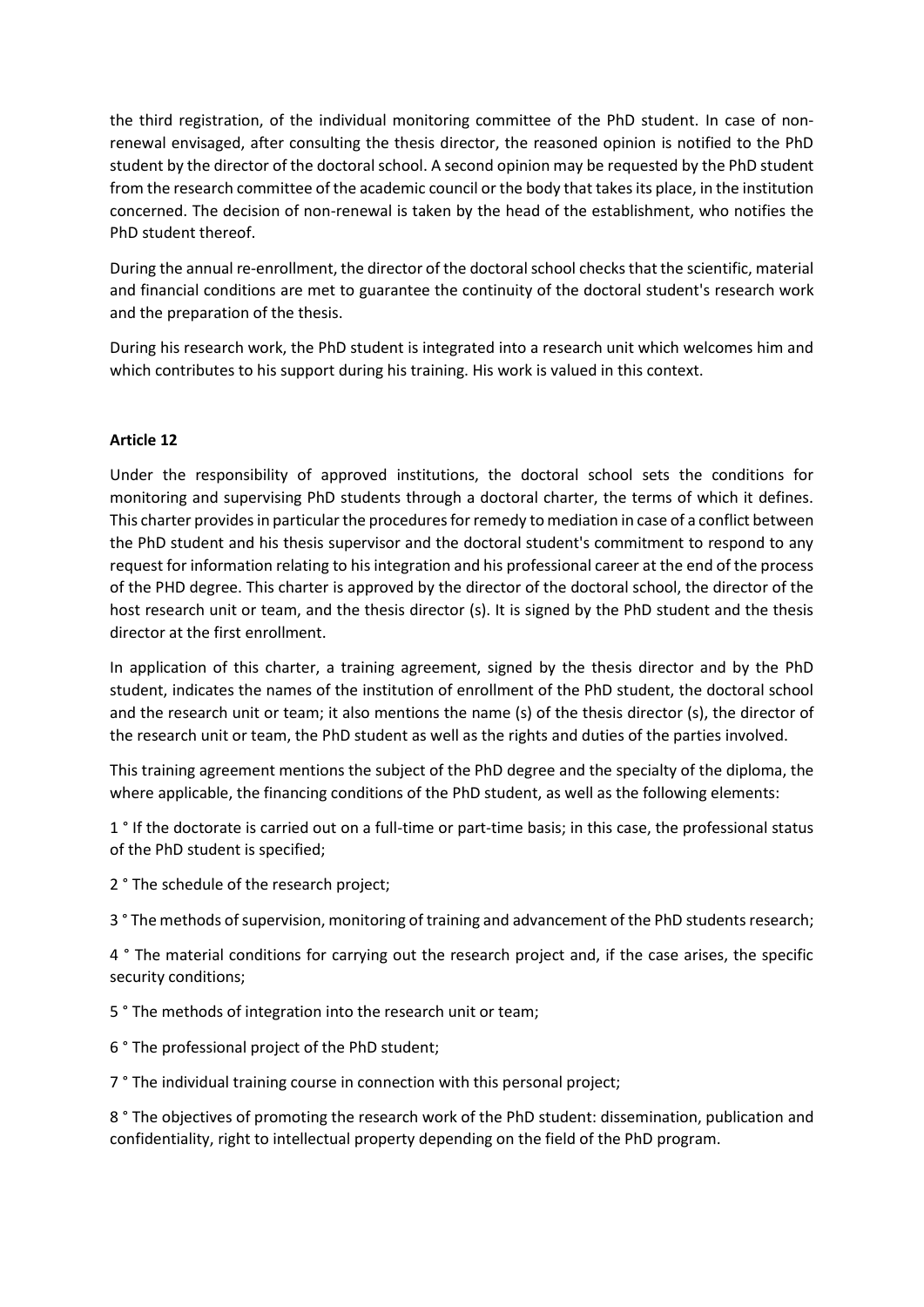The doctoral training agreement considers the other existing agreements. It can be modified as needed, during re-registrations by an agreement signed between the parties. The registration institution is the guarantor of its implementation.

### **Article 13**

An individual PhD student monitoring committee ensures the good proceedings of the curriculum based on the doctoral charter and the training agreement. During an interview with the PhD student, the committee assess the conditions of his training and the progress of his research. They make recommendations and sends a report of the interview to the director of the doctoral school, the PhD student and the thesis director.

In particular, they pay attention to prevent any form of conflict, discrimination or harassment.

The terms of the composition, the organization and the functioning of this committee are set by the doctoral school council. The members of this committee do not participate in the direction of the PhD student's work.

### **Article 14**

Preparation for a PhD degree, within the doctoral school, is generally carried out over three years in full-time equivalent devoted to research. In other cases, the duration of preparation for a PhD degree may take place for a maximum period of six years.

The duration of a PhD training for a doctoral student with a disability may be extended by the head of the establishment upon a reasoned request from the PhD student.

If the doctoral student has benefited from maternity leave, paternity leave, parental or adoption leave, parental leave, sick leave of more than four consecutive months or a leave of at least two months following a work accident, the period of the PhD preparation is extended if the interested party requests it.

Annual extensions may be granted by derogation made by the head of the establishment, on the proposal of the thesis director and after consultation with the monitoring committee and the director of the doctoral school, upon a reasoned request from the PhD student. The list of beneficiaries of these exemptions is presented each year to the doctoral school council and sent to the research commission of the academic council or to the body that takes its place in the institutions concerned.

Exceptionally, at the motivated request of the PhD student, a non-breaking period of a maximum duration of one year can only occur once, by the decision of the head of the establishment where the doctoral student is enrolled, after agreement of the employer, if applicable, and opinion of the thesis director and the director of the doctoral school. During this period, the PhD student temporarily suspends his training and his research work, but may remain registered, if desired, in their establishment. This period is not counted in the duration of the thesis. The establishment guarantees PhD students who suspend their studies to re-enroll in their doctoral training at the end of the gap period.

#### **Article 15**

During their studies, doctoral students follow training programs defined in 2 ° of article 3 of this decree.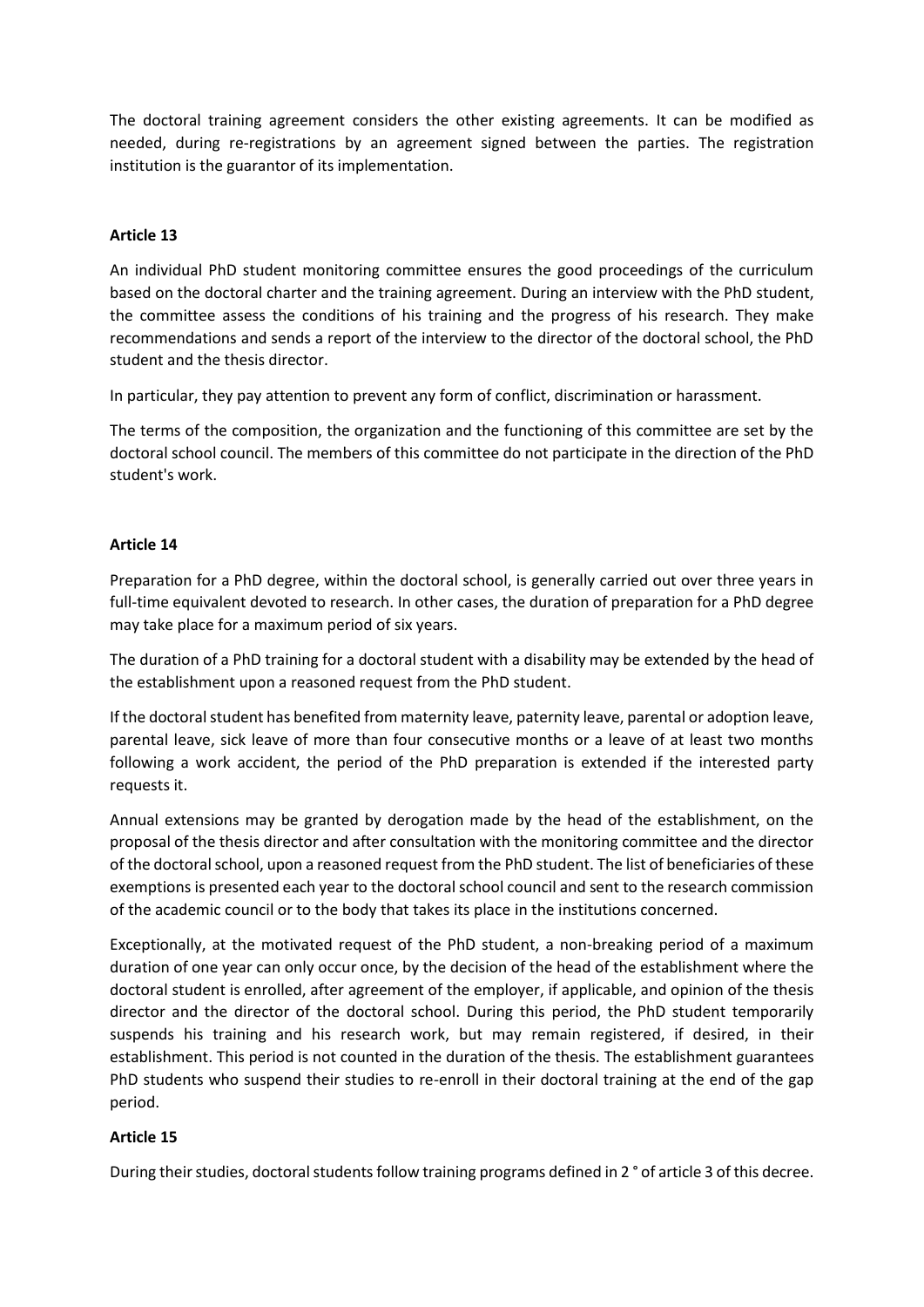Pedagogical training is provided when it contributes to the activity or professional project of the PhD student.

A PhD student's portfolio including an individualized list of all the PhD student's activities during his research period, including teaching, dissemination of scientific culture or technology transfer, and valuing the skills he has developed during the preparation of the doctorate, that is achieved. It is updated regularly by the doctoral student.

## **Article 16**

• Modified by Decree of July 1, 2016 - art. 1

The PHD student is placed under the control and responsibility of a thesis director. Scientific direction of the doctoral project can be offered even by a co-supervisor. When the co-supervision is provided by a person from the socio-economic world who does not belong to academia, the number of co-directors can be increased to two co-supervisors instead of one.

The functions of thesis director or co-thesis supervisor which may be exercised:

- 1. By professors and similar staff assimilated to the meaning of article 6 of decree n ° 92-70 relating to the National Council of Universities and article 5 of decree n ° 87-31 for health disciplines, or by teachers of equivalent rank that do not come under the supervision of the Ministry of Higher Education, by the staff of higher education establishments, public research organizations and research foundations, holders of a research supervision authorization;
- 2. By other personalities, holders of a doctorate, chosen for their scientific competence by the head of the establishment, on the proposal of the director of the doctoral school and after opinion of the research commission of the academic council or of the instance taking place in the enrollment establishment. Thesis director can also be provided in the form of co-director established by an agreement between one or two thesis directors who meet the above conditions and he/she must be a person from the socio-economic world recognized for his skills in the field. The co-direction proposal is submitted to the decision of the head of the approved establishment, on the proposal of the director of the doctoral school. In this case, PhD students are placed under the joint responsibility of the thesis co-directors. The doctoral school council sets the maximum number of PhD students supervised by a thesis director, considering the constraints related to disciplines, in particular rare disciplines.

## **Article 17**

The authorization to defend a thesis is granted by the head of the establishment, after consulting the director of the doctoral school, on the proposal of the thesis director.

The work of the PhD student is examined beforehand by at least two reviewers appointed by the head of the establishment, authorized to supervise PhD students or belonging to one of the categories mentioned in 1 ° and 2 ° of article 16 of this decree, on the proposal of the director of the doctoral school, after consulting the thesis director.

In the case of a thesis that involves people from the socio-economic world who do not belong to academia, a third reviewer, recognized for his skills in the field, may be appointed on the proposal of the director of the doctoral school, after consulting the thesis director.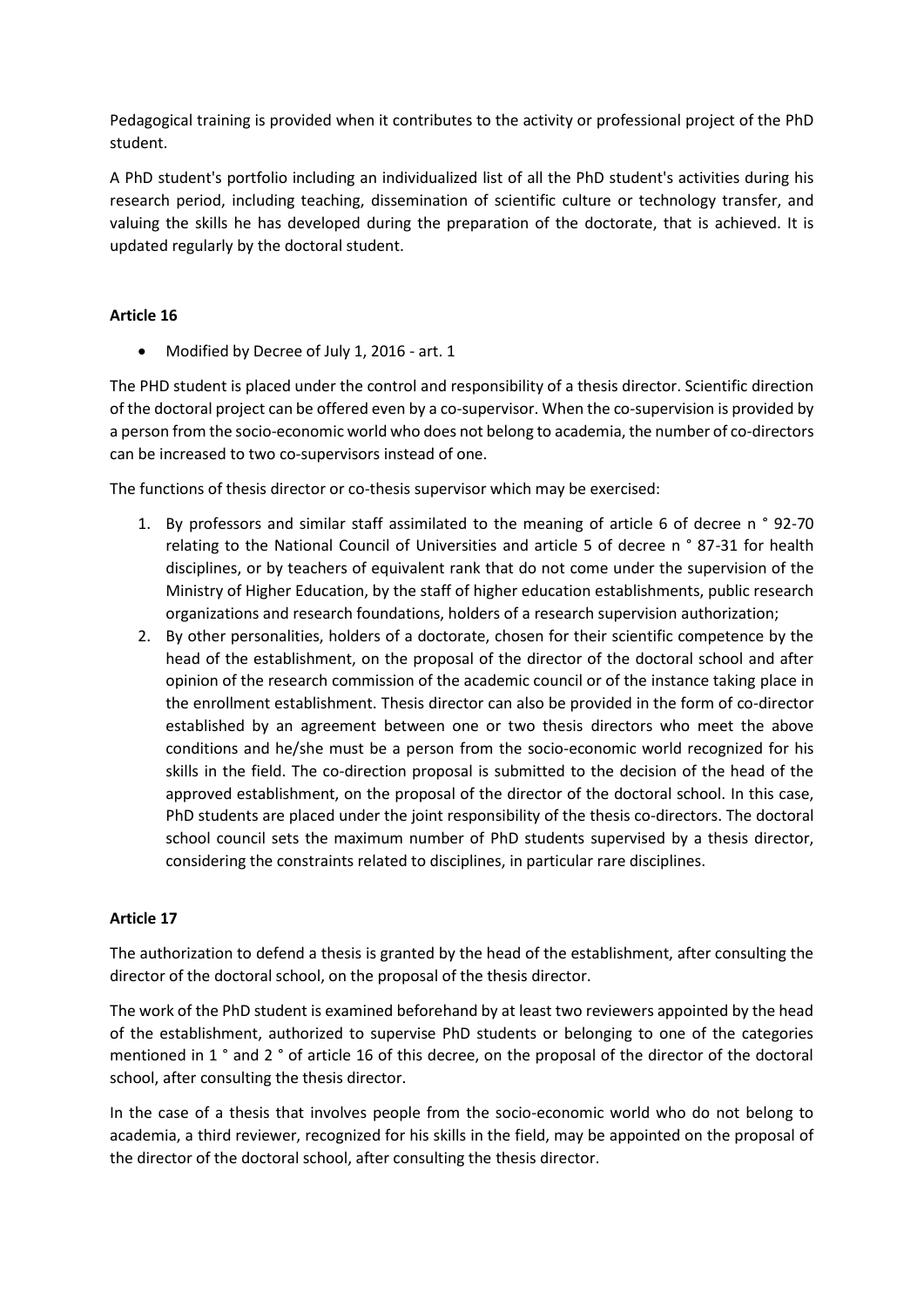Unless the disciplinary field or the content of the work allow it, the two reporters must be outsiders to the doctoral school and the PhD student's establishment. They may belong to foreign higher education or research institutions or to other foreign organizations.

Rapporteurs must not be involved in the work of the PhD student.

The reviewers must declare, at least fourteen days before the date scheduled for the oral defense, their opinion by means of written reports; on this basis, the head of the establishment authorizes the oral defense. These reports are communicated to the jury and to the PhD student before the defense.

### **Article 18**

The thesis jury is appointed by the head of the establishment after consulting the director of the doctoral school and the thesis director. The number of jury members is between four and eight. At least half of the jury are made up of French or foreign personalities, external to the doctoral school and the PhD student's enrollment establishment and chosen for their scientific or professional competence in the field of research concerned, subject to the provisions relating to the international co-supervision of theses defined in Title III of this decree.

Its composition must allow a balanced representation of women and men. At least half of the jury must be composed of professors or similar within the meaning of article 6 of decree n ° 92-70 relating to the National Council of Universities and article 5 of Decree No. 87-31 for health disciplines, or teachers of equivalent rank who do not come under the Ministry of Higher Education.

The members of the jury appoint from among themselves a chairman and, if necessary, a revisor for the defense. The chairman must be a professor or equivalent or a teacher of equivalent rank.

The thesis director participates in the jury, but does not participate in the decision. When several establishments are authorized to jointly award the PhD degree, the jury is appointed by the managers of the establishments concerned under the conditions set by the agreement mentioned in article 5 of this decree.

## **Article 19**

The defense is public, unless it is exceptionally granted by the head of the establishment if the subject of the thesis has proven confidential content.

Before the defense, the thesis summary is distributed within the institution or institutions with joint accreditation.

As part of its deliberations, the jury assesses the quality of the PhD student's work, their innovative character, the PhD student's ability to place them in their scientific context as well as their display qualities. The jury may request corrections in accordance with article 24 of this decree. When the work corresponds to collective research, the personal contribution of each PhD student is assessed by a thesis that he writes and presents individually to the jury.

Exceptionally, and with the exception of its chairman, the members of the jury may participate in the defense by videoconference or any electronic communication means that allow their identification and effective participation in a collegial deliberation and meet the technical characteristics guaranteeing the continuous and simultaneous transmission of the debate.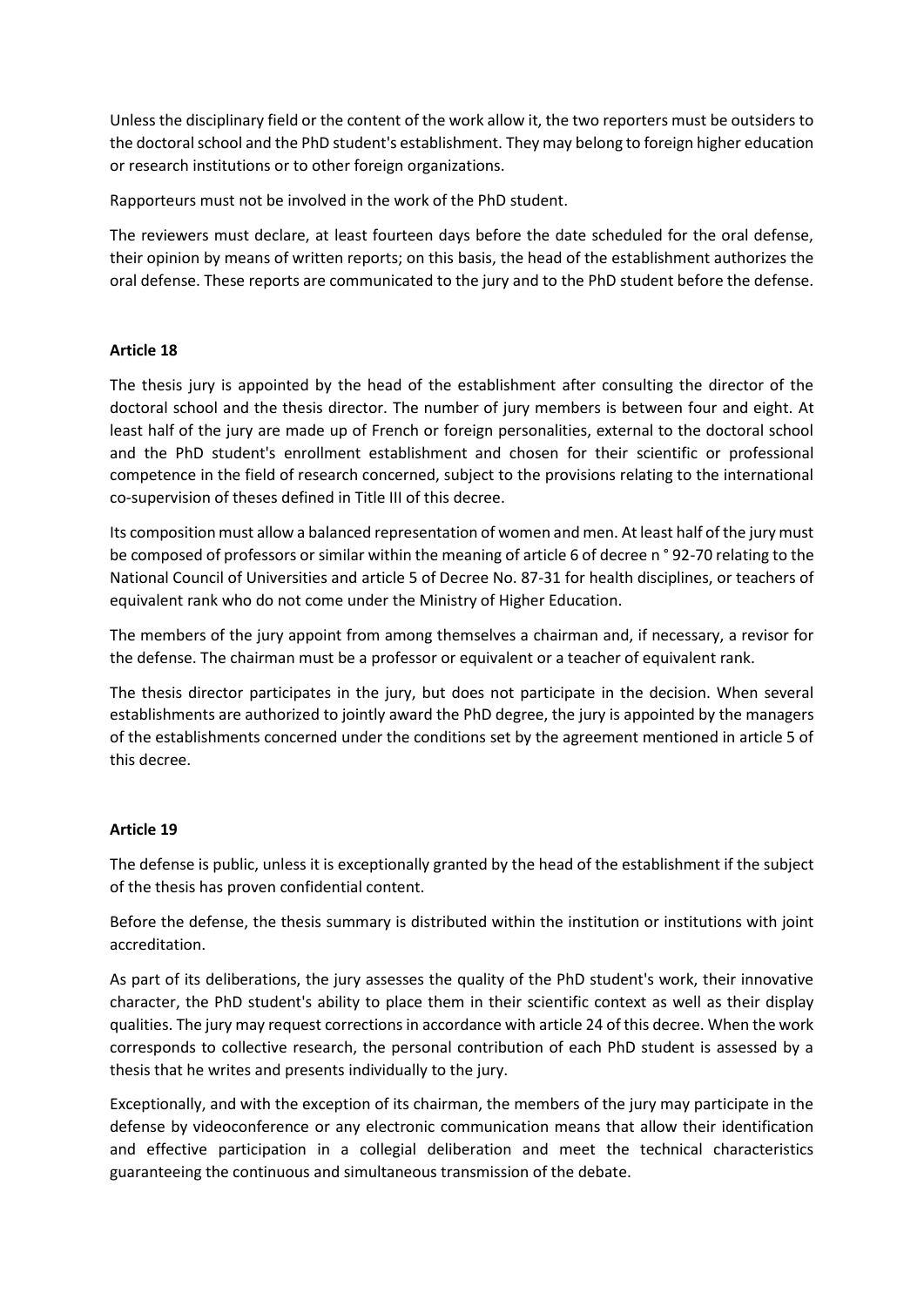Admission or adjournment is pronounced after deliberation by the jury.

The chairman signs the defense report, which is countersigned by all the members of the jury present at the defense.

The defense report is communicated to the doctorate in the month following the defense.

## **Title III: Joint guardianship theses**

## **Article 20**

In order to develop the international dimension of the doctoral schools and the scientific cooperation between French and foreign research teams, and in order to promote the mobility of PhD students, a French higher education institution accredited to award the PhD degree may enter into a contract with one or more foreign higher education establishments, benefiting in their country from the same prerogatives, an agreement aiming to organize an international joint supervision of thesis.

The contracting establishments are connected by a principle of reciprocity.

When the rules applicable to the post-doctoral studies in the countries concerned are incompatible with each other, French institutions are authorized to derogate from the provisions of Title II of this order, under the conditions defined by the joint guardianship theses agreement.

## **Article 21**

The agreement can be either a framework agreement accompanied, for each thesis by an application agreement, or an agreement concluded specifically for each thesis. The thesis directors and the PhD student sign the application agreement for the thesis concerned, or in the absence of a framework agreement, they sign the agreement concluded specifically for the thesis.

In addition to the mentions provided for in article D 613-19 of the education code concerning training methods and certification methods, in accordance with the quality requirements required by this decree, the agreement specifies the conditions of aboard work-study internships in the countries concerned. It determines the modalities of constitution of the jury and of material accompaniment, pedagogical and linguistic support of the students. It specifies in particular:

- 1. The title of the thesis, the name of the thesis director, the PhD student, the name of the contracting higher education institutions and the discipline of the degree prepared;
- 2. The language in which the thesis will be written; when this language is not French, the drafting is completed by a substantial summary in French;
- 3. The modalities of recognized training activities carried out in either or both higher education establishments;
- 4. The terms of payment of tuition fees in accordance with the pedagogical provisions adopted, to enable the doctoral student not to pay tuition fees in several establishments simultaneously;
- 5. Social security coverage conditions as well as accommodation conditions and financial aid from which the doctoral student can benefit to ensure his mobility.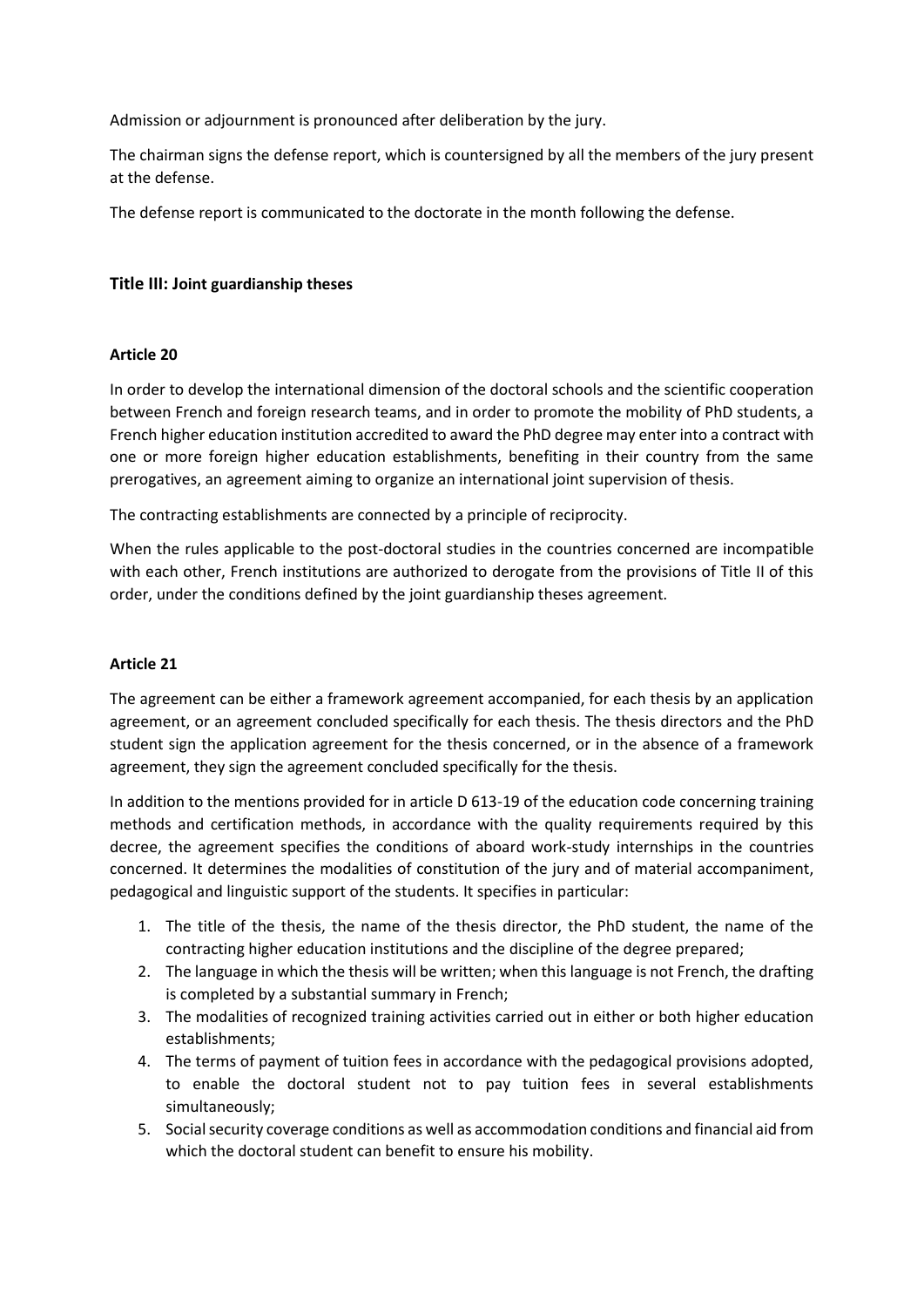### **Article 22**

The PhD student will carry out his work under the responsibility, in each of the countries concerned, of a thesis director who exercises his supervisory functions in collaboration with the other thesis director (s).

### **Article 23**

The thesis must include only one oral defense. In accordance with the provisions of article 19 of this decree, the president must sign the defense report countersigned by the members of the jury.

The doctoral degree (s) are issued by the academic authorities empowered to do so, on the conforming proposal of the jury, after the thesis defense.

By way of derogation from the provisions provided for in Title IV of this decree, the methods the subject protection, filling a report and reproduction of theses, as well as those for the management of research results common to the laboratories involved, their publication and their exploitation, are stopped in accordance with the specific legislation of each country involved in the preparation of the thesis and specified by the agreement mentioned in article 20 of this order.

# **Title IV: DEPOSIT, REPORTING, DISSEMINATION AND CONSERVATION OF THESES OR WORK PRESENTED**

#### **Article 24**

The PhD student engaged in the preparation of a doctoral thesis must submit his manuscript one month before the date scheduled for the defense to the department responsible for the doctorate at his registered higher education institution.

The PhD student must provide his thesis in a digital form according to the prescriptions of the defense institution. He must also provide hard copies for the members of the jury, when it is requested. The institution therefore prints the thesis from the digital form submitted.

The defense is conditional on the delivery to the chairman of the jury by the service responsible for the doctorate of a thesis submission certificate and the completed electronic form, with the assistance of the service responsible for the doctorate and common documentation service or service documentary cooperation between establishments or libraries, including a summary in French and a summary in English as well as a list of key words. It includes in particular the metadata necessary for the description, management, dissemination and archiving of the thesis, in accordance with the national TEF recommendation (French electronic theses).

If the jury has requested corrections to be made to the thesis, the new doctor has three months to submit his corrected thesis in an electronic form.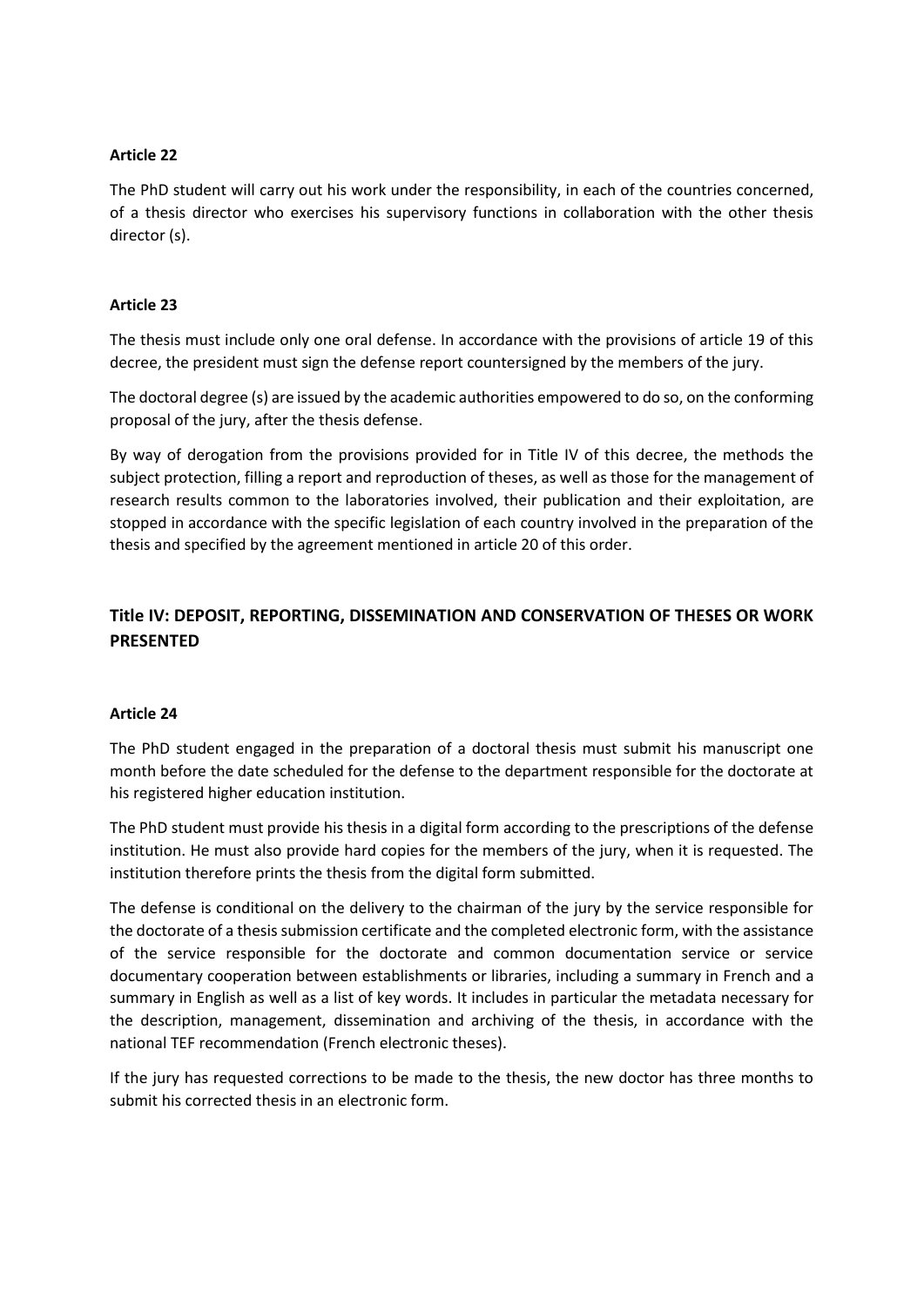### **Article 25**

The institution where the defense takes place submits the validated version of the thesis in its diffusion and archiving formats, in an electronic form, in the national Star application, managed by the bibliographic agency for higher education, which performs the following functions:

- 1. Registration of the dissemination version and the archiving version of the thesis as well as its metadata;
- 2. Report in the Sudoc catalog;
- 3. Attribution of a permanent identifier;
- 4. Sending the archived version, even in the case of a thesis that cannot be disseminated, to the National Computer Center for Higher Education;
- 5. if necessary, at the institution's request, sending metadata or the manuscript version of the thesis to the sites designated by it.

Unless the thesis is proven to be confidential, its dissemination is ensured in the defense establishment and throughout the university community. The online dissemination of the thesis beyond these rules is subject to the authorization of its author, conditioned to the absence of a confidentiality clause.

## **Title V: TRANSITIONAL AND FINAL PROVISIONS**

### **Article 26**

Doctoral schools accredited on the date of entry supported by the force of this decree remain so until the next wave of accreditations from the institution in which they are established.

## **Article 27**

The provisions of article 19 of the decree of July 5, 1984 relating to doctoral studies and the decree of December 4, 1984 setting the transitional measures relating to enrollment in state doctorates are repealed as of September 1, 2018.

#### **Article 28**

Modified the following provisions:

- Repeals Decree of September 3, 1998 (VT)
- Repeals Decree of September 3, 1998 art. 1 (VT)
- Repeals Decree of September 3, 1998 art. 2 (VT)
- Repeals Decree of September 3, 1998 art. 3 (VT)
- Repeals Decree of September 3, 1998 art. 4 (VT)
- Repeals Decree of September 3, 1998 art. 5 (VT)
- Repeals Decree of January 6, 2005 (VT)
- Repeals Decree of January 6, 2005 art. 1 (VT)
- Repeals Decree of January 6, 2005 art. 10 (VT)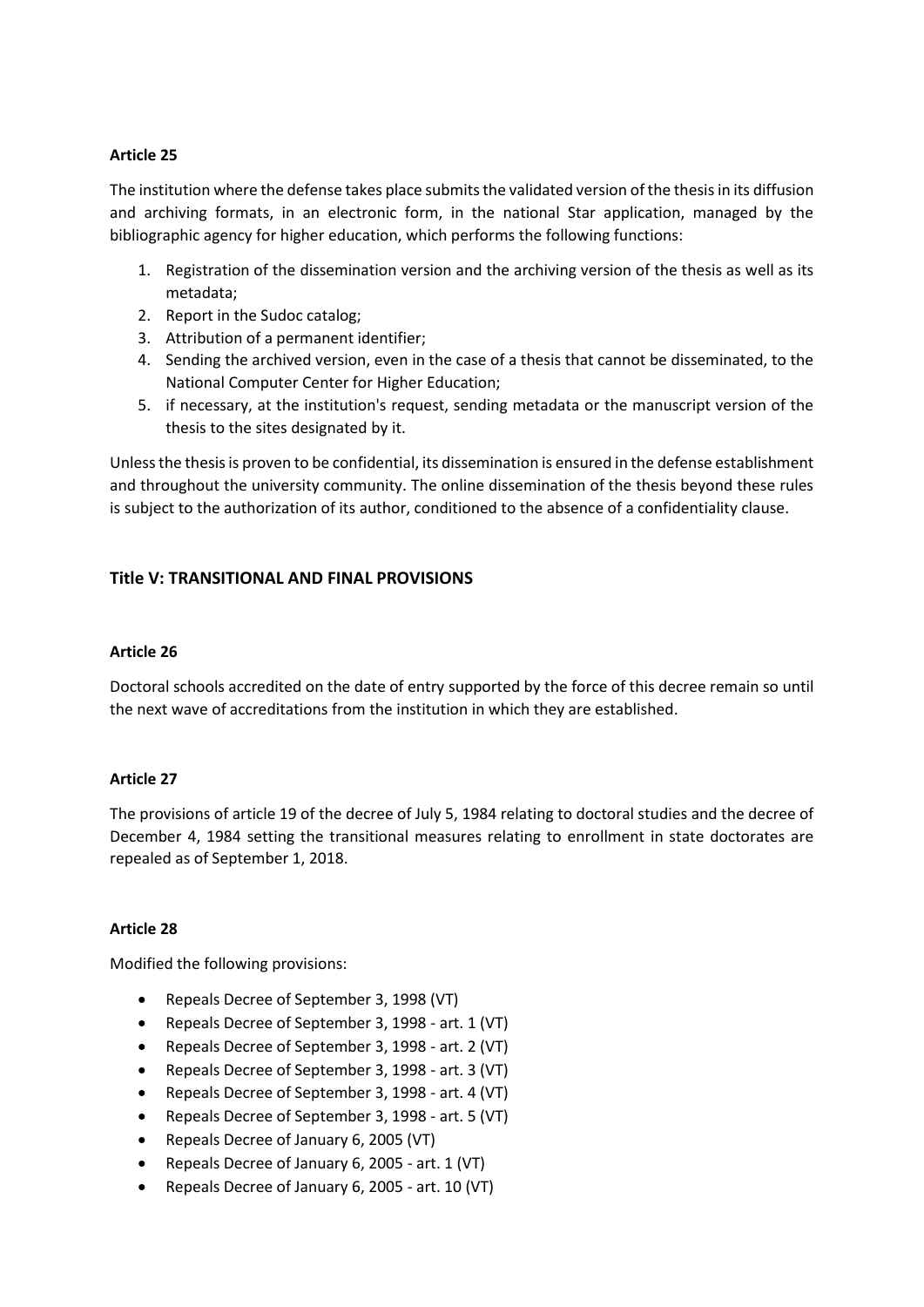- Repeals Decree of January 6, 2005 art. 11 (VT)
- Repeals Decree of January 6, 2005 art. 12 (VT)
- Repeals Decree of January 6, 2005 art. 13 (VT)
- Repeals Decree of January 6, 2005 art. 2 (VT)
- Repeals Decree of January 6, 2005 art. 3 (VT)
- Repeals Decree of January 6, 2005 art. 4 (VT)
- Repeals Decree of January 6, 2005 art. 5 (VT)
- Repeals Decree of January 6, 2005 art. 6 (VT)
- Repeals Decree of January 6, 2005 art. 7 (VT)
- Repeals Decree of January 6, 2005 art. 8 (VT)
- Repeals Decree of January 6, 2005 art. 9 (VT)
- Repeals Decree of August 7, 2006 (Ab)
- Repeals Order of August 7, 2006 TITLE II: DOCTORATE. (VT)
- Repeals Order of August 7, 2006 TITLE I: DOCTORAL SCHOOLS. (VT)
- Repeals Decree of August 7, 2006 art. 1 (VT)
- Repeals Decree of August 7, 2006 art. 10 (VT)
- Repeals Decree of August 7, 2006 art. 11 (VT)
- Repeals Decree of August 7, 2006 art. 12 (VT)
- Repeals Decree of August 7, 2006 art. 13 (VT)
- Repeals Decree of August 7, 2006 art. 14 (VT)
- Repeals Decree of August 7, 2006 art. 15 (VT)
- Repeals Decree of August 7, 2006 art. 16 (VT)
- Repeals Decree of August 7, 2006 art. 17 (VT)
- Repeals Decree of August 7, 2006 art. 18 (VT)
- Repeals Decree of August 7, 2006 art. 19 (VT)
- Repeals Decree of August 7, 2006 art. 2 (VT)
- Repeals Decree of August 7, 2006 art. 20 (VT)
- Repeals Decree of August 7, 2006 art. 21 (VT)
- Repeals Decree of August 7, 2006 art. 22 (VT)
- Repeals Decree of August 7, 2006 art. 23 (VT)
- Repeals Decree of August 7, 2006 art. 24 (VT)
- Repeals Decree of August 7, 2006 art. 25 (VT)
- Repeals Decree of August 7, 2006 art. 3 (VT)
- Repeals Decree of August 7, 2006 art. 4 (VT)
- Repeals Decree of August 7, 2006 art. 5 (VT)
- Repeals Decree of August 7, 2006 art. 6 (VT)
- Repeals Decree of August 7, 2006 art. 7 (VT)
- Repeals Decree of August 7, 2006 art. 8 (VT)
- Repeals Decree of August 7, 2006 art. 9 (VT)
- Repeals Decree of August 7, 2006 (Ab)
- Repeals Order of August 7, 2006 TITLE II: FILING ON PAPER MEDIA. (VT)
- Repeals Order of August 7, 2006 TITLE III: DEPOSIT IN ELECTRONIC FORM.
- $\bullet$  (VT)
- Repeals Order of August 7, 2006 TITLE I: GENERAL PROVISIONS. (VT)
- Repeals Decree of August 7, 2006 art. 1 (VT)
- Repeals Decree of August 7, 2006 art. 10 (VT)